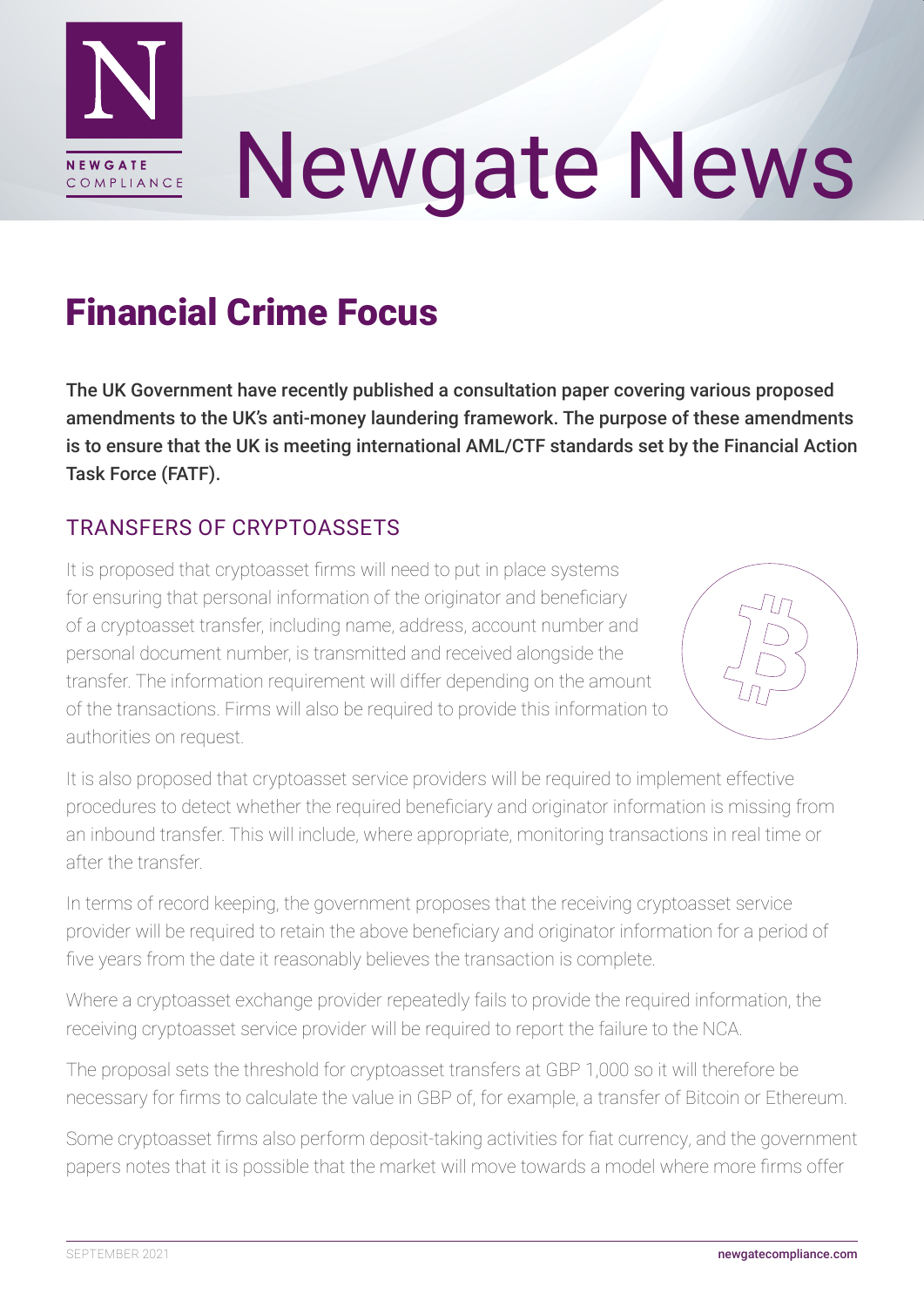

services in both cryptoassets and fiat currency.

It is therefore proposed that the linked transfers should include both cryptoasset and fiat transfers. In practice would mean that linked transfers that in total exceed GBP 1,000, whether in cryptoassets alone or a combination of both fiat and crypto, would be treated as one large transfer.

Impact on firms: Cryptoasset firms may need to update their systems, policies, and procedures to ensure they are able to collect the necessary information relating to transactions. Firms should keep up to date with developments in this area.

#### SUSPICIOUS ACTIVITY REPORTS

This consultation is seeking views on the merits of amendments the MLRs to allow AML/CTF supervisors to have rights to view the content of SARs submitted by their supervised population(s) request. Stakeholders have raised concerns whether supervisors (such as the FCA and HMRC) are allowed to access and view the contents of SARs. According to the government, this has led to an inconsistent approach being taken across AML/CTF supervisors, with each taking their own view on whether they can access and view the content of SARs.

This consultation is seeking views on whether it is useful or necessary for supervisors, for the purpose of fulfilling their functions, to collect and view the content of SARs.

Impact on Firms: The FCA is seeking more flexible information and intelligence gathering powers to use across its supervised population. Access and use of SAR information, will the FCA state, help inform its risk-based approach to supervision. This is further evidence of the far more focused tougher approach the FCA is adopting to towards AML in particular those subject to supervision under the Money Laundering Regulations.

#### ONGOING REQUIREMENT TO REPORT DISCREPANCIES TO COMPANIES **HOUSE**

Firms are currently required to report beneficial ownership discrepancies to Companies House at the onboarding stage of a client relationship.



Since the updated MLRs came into force in January

2020, over 35,000 beneficial ownership discrepancies have been reported to Companies House. This highlights valuable roles firms are carrying out in ensuring that the UK's companies register is accurate and up-to-date. Moving forward it is proposed that firms will be required to report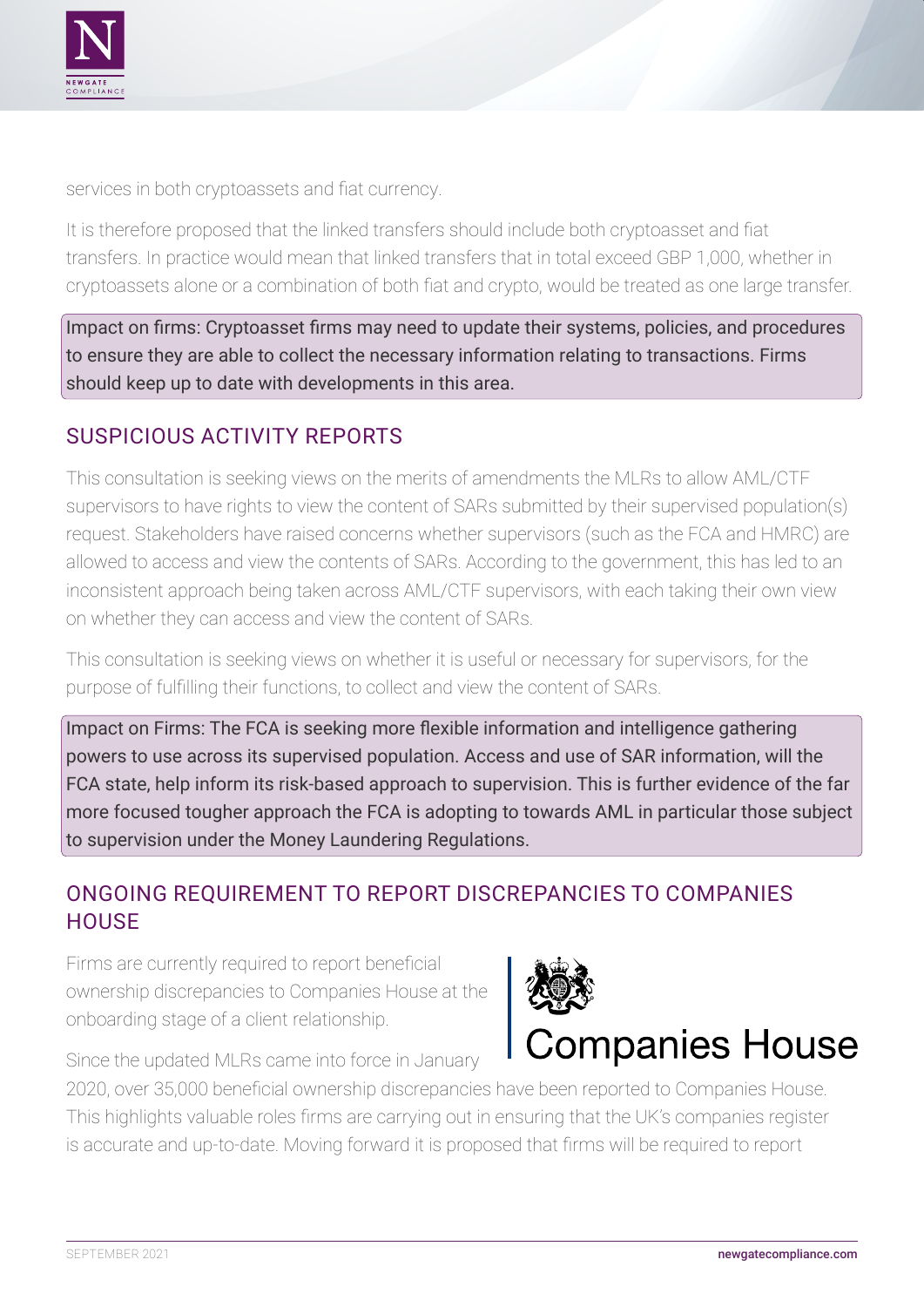

discrepancies on an ongoing basis throughout the business relationship.

Impact on Firms: When undertaking mandatory periodic monitoring of clients for AML purposes, additional procedures may now be required to report identified discrepancies. Further clarification and guidance are also required as to whether discrepancies should be addressed with clients in the first instance or whether this itself presents confidentiality or tipping off concerns.

### THE FCA HAS ISSUED A WARNING TO FIRMS IN RELATION TO POTENTIAL FINANCIAL CRIME RISKS LINKED TO AFGHANISTAN

The escalating situation in Afghanistan in recent weeks has led the UK Regulator to remind firms of the possible impact these events may have on patterns of financial activity when they assess risks related to particular customers and flows of funds.

The FCA have highlighted their expectations for firms to consider the impact of these developments on their anti-money laundering policies and procedures in a risk-based manner, and to take the steps necessary to ensure they continue to meet their legal and regulatory anti-money laundering and reporting obligations. Specifically, firms should:

- ensure that they appropriately monitor and assess transactions to Afghanistan to mitigate the risks if their firm being exploited to launder money or finance terrorism
- continue to ensure that suspicious activity is reported to the UK Financial Intelligence Unit (UKFIU) at the National Crime Agency (NCA) and that they meet their obligations under Money Laundering Regulations and terrorist financing legislation

Sanctions are already in place in respect of Afghanistan and firms should continue to screen against the UK Sanctions List and in particular the regime specific list for Afghanistan.

Impact on Firms: Naturally firms operating in this region will have to pay particular care and attention to money flows with Enhanced Due Diligence absolutely essential. This also serves as a reminder that being alive to geo-political events globally is critical in understanding your firms AML Risk. On a regular basis Firms should be updating business wide risk assessments alongside procedures for customer due diligence, enhanced due diligence and transaction monitoring.